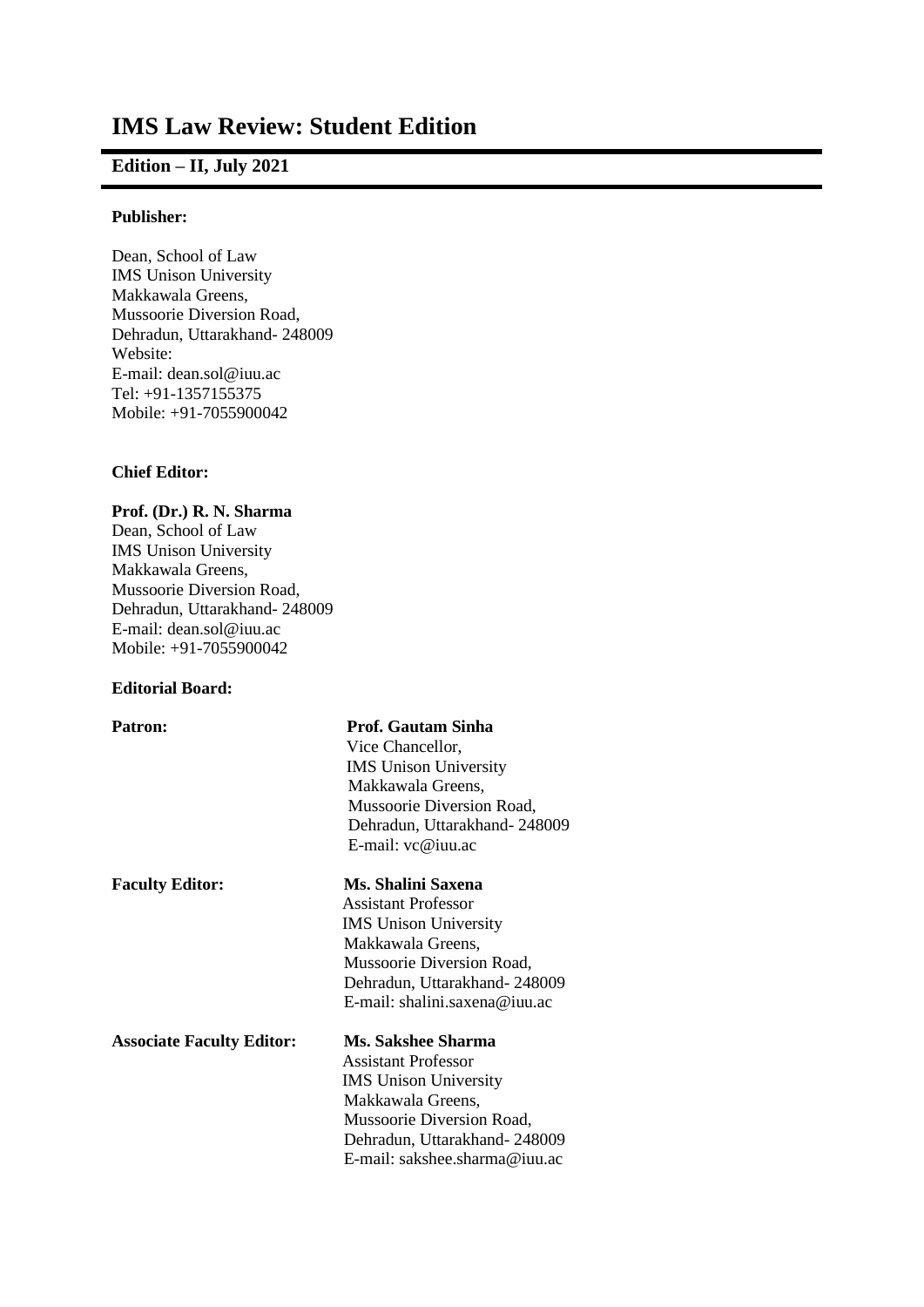#### **Mr. Harsh Kumar**

Assistant Professor IMS Unison University Makkawala Greens, Mussoorie Diversion Road, Dehradun, Uttarakhand- 248009 E-mail: harsh.kumar@iuu.ac

## **Student Editors:**

#### **Timaya Singh**

B.A.LL.B. (Hons.) (4th Year) IMS Unison University, Dehradun 293 /3 Block -1 Chukhwala Onkar Road Dehradun, Uttarakhand -248001 E-mail: timaya.singh02@iuu.ac

#### **Arshiya Jain**

B.A.LL.B. (Hons.) (4th year) IMS Unison University, Dehradun 25 Sadar Kabari Bazar Meerut Cantt, Meerut, U.P.- 250001 E-mail: arshiya.jain02@iuu.ac

## **Associate Student Editors:**

#### **Tanya Srivastava**

B.B.A.LL.B. (Hons.) (3rd Year) IMS Unison University, Dehradun Type 4, H-2, Medical College Campus, Rampur Road Haldwani, Uttarakhand- 263139 E-mail: tanya.srivastava01@iuu.ac

#### **Poorvi Bansal**

B.B.A.LL.B. (Hons.) (3rd Year) IMS Unison University, Dehradun A-135, Defence Colony Meerut, U.P.- 250001 E-mail: poorvi.bansal12@iuu.ac

#### **Ipsa Rastogi**

B.A.LL.B. (Hons.) (3rd Year) IMS Unison University, Dehradun 93, Phase-1, Near Shiv Mandir, Pant Vihar Saharanpur, U.P. - 247001 E-mail: ipsa.08@iuu.ac

#### **Shaurya Kumar**

B.A.LL.B. (Hons.) (3rd Year) IMS Unison University, Dehradun Wazirganj, Village Bhareti Gaya, Bihar- 805131 E-mail: shaurya.kumar08@iuu.ac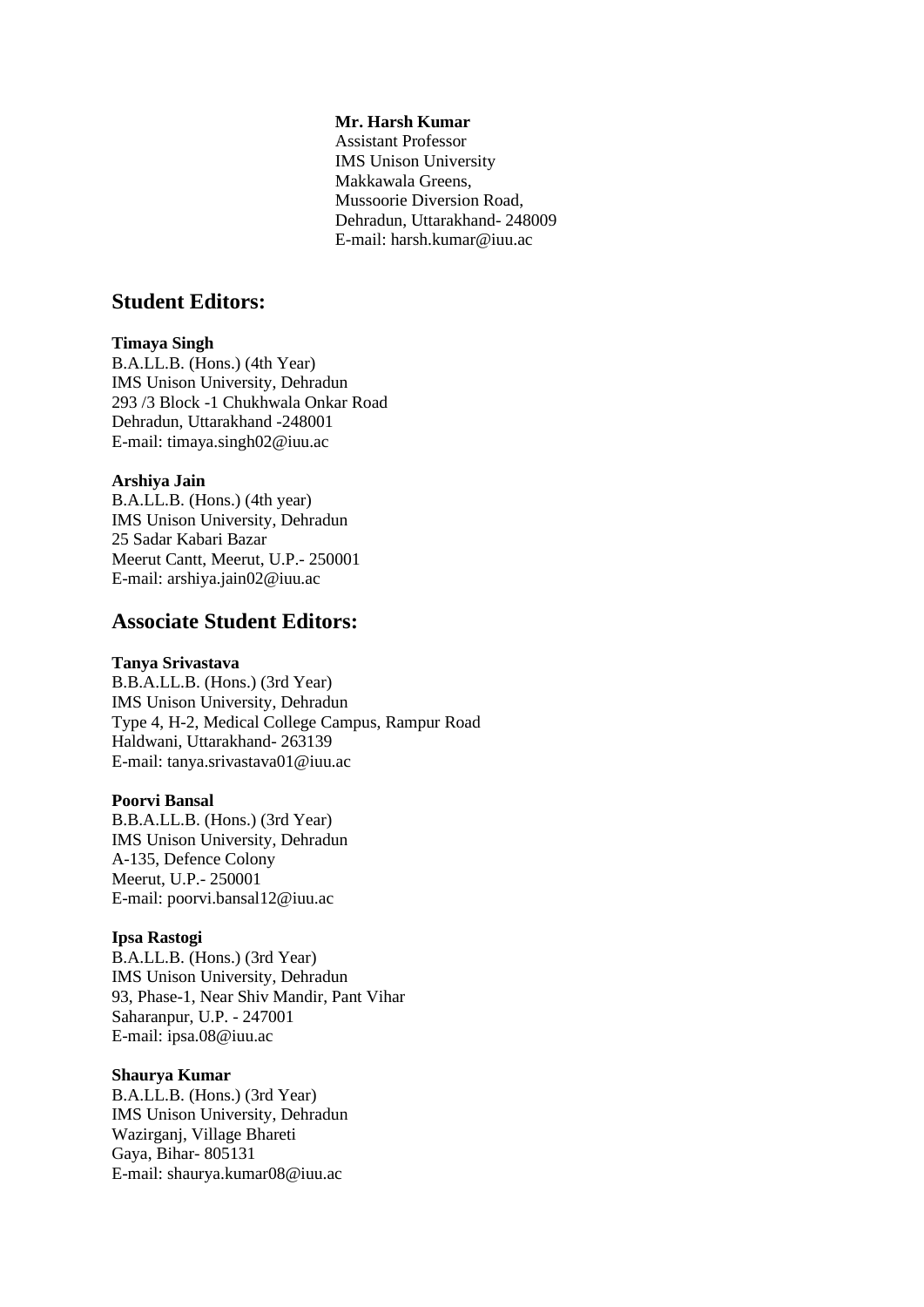## **Student Editorial Board Members:**

### **Ujjwal Uberoi**

B.A.LL.B. (Hons.) (3rd Year) IMS Unison University, Dehradun 697/1, Street No.8, Vijay Park Extension Dehradun, Uttarakhand- 248001 E-mail: ujjwal.uberoi12@iuu.ac

#### **Shreya Kothiyal**

B.B.A.LL.B. (Hons.) (3rd Year) IMS Unison University, Dehradun 328, Bankhandi Rishikesh, Uttarakhand- 249201 E-mail: shreya.kothiyal08@iuu.ac

## **Sai Udit Kumar**

B.A.LL.B. (Hons.) (Ist Year) IMS Unison University, Dehradun Near Valley Dham, Rampuram Colony Kashipur, Udham Singh Nagar- 244713 E-mail: sai.kumar22@iuu.ac

## **Faculty Advisors:**

## **Ms. Garima Trivedi**

Assistant Professor IMS Unison University Makkawala Greens, Mussoorie Diversion Road, Dehradun, Uttarakhand- 248009 E-mail: garima.trivedi@iuu.ac

### **Ms. Kajal Choudhary**

Assistant Professor IMS Unison University Makkawala Greens, Mussoorie Diversion Road, Dehradun, Uttarakhand- 248009 E-mail: kajal.choudhary@iuu.ac

#### **Ms. Maryanka**

Assistant Professor IMS Unison University Makkawala Greens, Mussoorie Diversion Road, Dehradun, Uttarakhand- 248009 E-mail: maryanka@iuu.ac